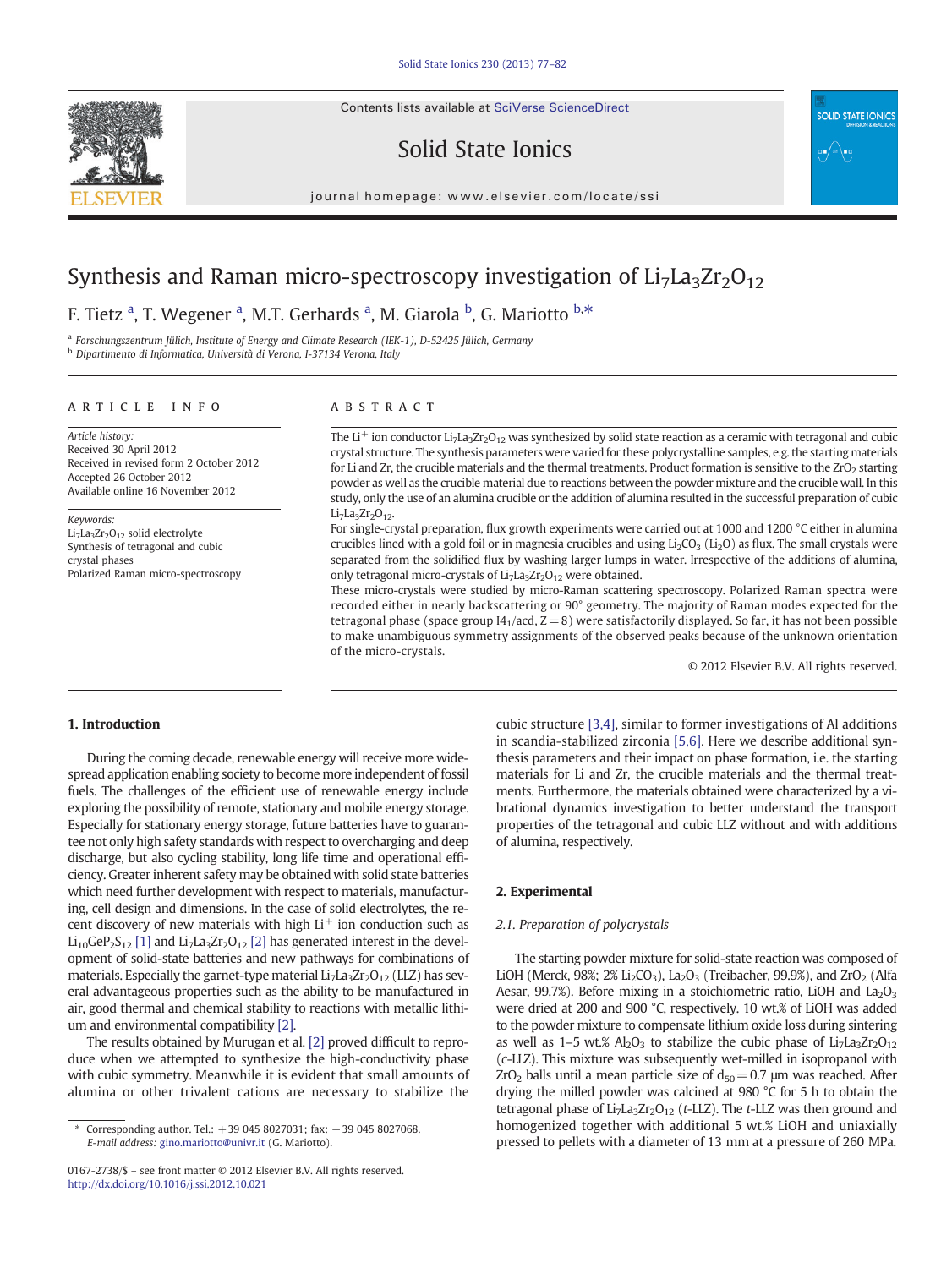<span id="page-1-0"></span>The pressed pellets were sintered in air at different temperatures between 980 and 1260 °C for 12 h. Four different crucible materials were used: Pt,  $Al_2O_3$ , MgO and ZrO<sub>2</sub>. In addition to the powders mentioned above, the synthesis was also carried out with  $Li_2CO_3$  (Sigma Aldrich, 99.99%) and four other  $ZrO<sub>2</sub>$  powders from different suppliers to investigate the impact of impurities and impurity concentrations on phase formation. The sintered pellets were characterized by X-ray diffraction (XRD) using a Siemens D5000 diffractometer with Cu  $K_{\alpha}$  radiation. Quantitative phase determination was carried out by Rietveld refinement. Whereas the use of  $Li<sub>2</sub>CO<sub>3</sub>$  and LiOH did not show any difference, the  $ZrO<sub>2</sub>$  powders showed divergent results in phase formation and are reported here in more detail.

# 2.2. Preparation of single crystals

The calcined reaction product (t-LLZ) was mixed with the same weight of  $Li<sub>2</sub>CO<sub>3</sub>$  as flux for the crystal growth process [\[7\].](#page-5-0) The powder mixture was either filled into alumina crucibles lined with gold foil or into magnesia crucibles. The crucible was heated up to 1000 or 1200 °C, kept at this temperature for 72 h and then cooled down to room temperature at 5 K/min. The crystals were separated from the solidified flux by washing larger lumps in water. The different crystal growth temperatures did not lead to significant differences in size or amount of crystals obtained.

#### 2.3. Vibrational spectroscopy measurements

Micro-Raman spectra were recorded under different polarization settings from both pellets of crystallized ceramics and single-crystal samples either in backscattering or in 90° scattering geometry, using a micro-sampling approach. Micro-crystal alignment was obtained by a micro-manipulator. The spectra were excited by the 514.5 nm or 568.2 nm laser line and detected by a CCD ( $256 \times 1024$  pixels), cooled at -134 °C by liquid nitrogen. The scattered radiation was analyzed by a triple monochromator (Horiba-Jobin Yvon, model T64000), set in double subtractive/single configuration and mounting holographic gratings (1800 lines/mm). The spectral resolution was about 0.6  $cm^{-1}/$ pixel.

#### 3. Results and discussion

#### 3.1. Synthesis in different crucible materials

A systematic study of phase formation was carried out with crucibles of  $Al_2O_3$ , MgO and ZrO<sub>2</sub> as it is evident from earlier results that LLZ and the starting powder mixture react with the crucible [\[4,8\]](#page-5-0).

Increasing the temperature of the heat treatment led to significant differences in product formation. As examples of each crucible material, Fig. 1 shows the X-ray diffraction patterns of the sintered materials at 1200 °C. Using an alumina crucible, c-LLZ is formed as the main reaction product with a lattice parameter of  $a=12.964(2)$  Å. Small amounts of La<sub>2</sub>Zr<sub>2</sub>O<sub>7</sub>, La(OH)<sub>3</sub> (as a hydration product of La<sub>2</sub>O<sub>3</sub> during storage in ambient air) and  $LaAlO<sub>3</sub>$  can be detected in the 1–3% range. These small impurities can be avoided by homogenization and repeated grinding and sintering [\[8\].](#page-5-0) In the case of MgO as crucible material, pure t-LLZ is formed. Although Mg-containing garnets are well known, the possible incorporation of Mg does not lead to a cubic stabilization of the garnet structure. However, the reaction with the crucible walls was less pronounced than that resulting from an alumina crucible. The use of zirconia crucibles was explored because no additional element would then be involved in the synthesis. Although a reaction with the starting powder mixture can be expected, it was not clear which reaction path and to what extent the reaction with the crucible wall will take place. If the crucible material reacts with the excess of Li-containing precursors forming  $Li<sub>2</sub>ZrO<sub>3</sub>$  without affecting garnet formation,  $ZrO<sub>2</sub>$  crucibles could be a less expensive option for crystal growth experiments with LLZ. However, the use of



Fig. 1. XRD patterns of phases formed after sintering in different crucible materials: Top: Al<sub>2</sub>O<sub>3</sub> crucible (12 h at 1200 °C), middle: MgO crucible (12 h at 1200 °C) and bottom:  $ZrO<sub>2</sub>$  crucible (4 h at 1200 °C). The main constituent in the XRD patterns is  $c$ -LLZ (filled diamonds), t-LLZ (filled circles) and La<sub>2</sub>Zr<sub>2</sub>O<sub>7</sub> (filled squares), respectively. Reflections of detected secondary phases are indicated by open circles  $(LaAIO<sub>3</sub>)$ , open triangles (La(OH)<sub>3</sub>), and hatched circles (La<sub>2</sub>Li<sub>0.5</sub>Al<sub>0.5</sub>O<sub>4</sub>).

 $ZrO<sub>2</sub>$  crucibles cannot be recommended, because a strong and irreversible reaction with  $La_2O_3$  to  $La_2Zr_2O_7$  was observed, which increases steadily with temperature. This reaction effectively minimizes the La content in the oxide mixture and garnet formation is suppressed.

The influence of the addition of alumina on the solid-state reaction was verified by sintering experiments using crucible materials as having little impact on phase formation. For this purpose calcined Al-free t-LLZ was sintered in the Pt and MgO crucibles at 1200 °C for 12 h. In the same way a t-LLZ pellet containing 1 wt.%  $Al_2O_3$  was also sintered in a MgO crucible. Whereas the Al-free samples showed only the XRD pattern of  $t$ -LLZ, the latter sample with  $Al_2O_3$  revealed the  $c$ -LLZ phase.

#### 3.2. Synthesis at different temperatures

In this series of experiments, sintering took place in an  $Al_2O_3$  crucible and the temperature was varied between 1000 and 1240 °C. The amount of t-LLZ steadily decreased with increasing temperature and was completely converted to c-LLZ at 1200 °C ([Fig. 2](#page-2-0)). It is interesting to note that  $La<sub>2</sub>Zr<sub>2</sub>O<sub>7</sub>$  is first formed at 1040 °C, but shows a fluctuating content of 3–5% with increasing temperature up to 1200 °C, at which temperature only a very small amount could be detected. By increasing the temperature further to 1240 °C, the c-LLZ decomposed mainly to  $La_2Zr_2O_7$  and LaAlO<sub>3</sub>, but also  $Li_2ZrO_3$  and LiAlO<sub>2</sub> are formed.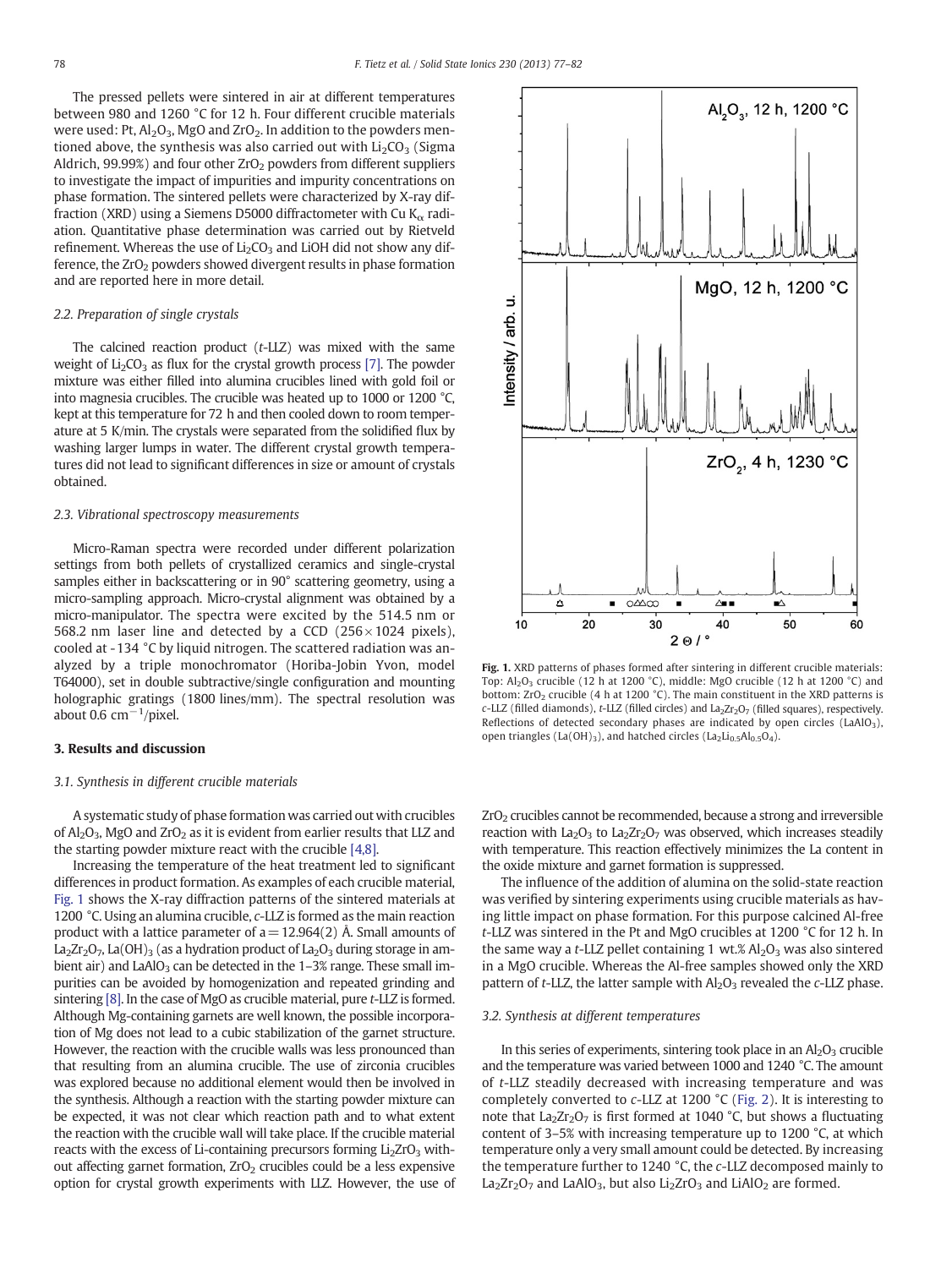<span id="page-2-0"></span>

Fig. 2. a) XRD patterns of phases formed after sintering at different temperatures in an Al<sub>2</sub>O<sub>3</sub> crucible (dwell time 12 h at each temperature), b) temperature-dependent occurrence of phases determined by Rietveld refinement: open squares  $=$  t-LLZ, filled squares  $=$  c-LLZ, open circles =  $La<sub>2</sub>Zr<sub>2</sub>O<sub>7</sub>$ , open diamonds =  $LaAlO<sub>3</sub>$ , hatched diamonds =  $Li<sub>2</sub>ZrO<sub>3</sub>$ , hatched  $circles = LiAlO<sub>2</sub>$ 

# 3.3. Synthesis with different Zr-containing starting materials

In this series of experiments, it was tried to determine the influence of starting chemicals, especially their impurities, on the phase formation of LLZ. Therefore the following zirconia powders with varying purity levels were used during synthesis:

- 1)  $ZrO<sub>2</sub>$  (Alfa Aesar, 99.7%) as reference (see [Sections 3.1 and 3.2](#page-1-0))
- 2)  $ZrO<sub>2</sub>$  (Strem Chemicals,  $>99\%)$
- 3)  $ZrO<sub>2</sub>$  (UCM Advanced Ceramics, High Purity Zirconia,  $>99\%$ )
- 4) ZrO<sub>2</sub> (Yingkou Imerys Astron Chemicals, 98.7%)
- 5) ZrO<sub>2</sub> (UCM Advanced Ceramics, Engineering Grade Zirconia).

Before calcination, the starting powder mixture was milled to the same particle size distribution to avoid interfering results from different grain sizes. Therefore the particle size distribution for all batches was kept constant at the following characteristic values:  $0.42 < d_{10} < 0.50$  μm,  $0.68 < d_{50} < 0.72$  μm and  $0.98 < d_{90} < 1.15$  μm. After calcination at 980 °C all samples only contained  $t$ -LLZ, and only the batch with  $ZrO<sub>2</sub>$  no. 3 showed minor amounts of monoclinic  $Li<sub>6</sub>Zr<sub>2</sub>O<sub>7</sub>$ .

After sintering at 1200 °C in an  $Al_2O_3$  crucible, in all cases c-LLZ was formed as the main crystallographic phase, but differences in the appearance of secondary phases were detected. The observed phases and the main impurities ( $>100$  ppm) for each ZrO<sub>2</sub> quality are listed in Table 1. In all five LLZ samples  $La_2Zr_2O_7$ ,  $La_2O_3$  (or  $La(OH)_3$  as a hydration product formed during storage) and  $LaAlO<sub>3</sub>$  were detected in slightly different amounts. Besides these impurity phases also  $La_2Li_{0.5}Al_{0.5}O_4$  and  $Li<sub>1.82</sub>ZrO<sub>3</sub>$  appear as additional phases in the samples with ZrO<sub>2</sub> no. 2, no. 5 and no. 3, respectively.

Apart from Ce, Th and U, the impurities listed in Table 1 can all be incorporated in the garnet structure, which makes it difficult to interpret the influences of individual elements. Various elements can even occupy different crystallographic sites as in the very well-known yttrium aluminum garnet (YAG) or yttrium iron garnet (YIG) and the site occupancy of an individual element mainly depends on the cations involved. However, as a general trend those elements which usually occupy tetrahedral sites in the garnet structure (here Mg, Al, Ti, and Fe) can be regarded as substituents for Li. They do not show a clear tendency of preferred formation of secondary phases. Impurity elements which preferably occupy octahedral sites (Mg, Al, Ti, Cr, Fe, Zn, Dy-Yb, and Hf), lead to a reduced formation of additional zirconates and seem to be dissolved in the LLZ.  $ZrO<sub>2</sub>$  powders with higher amounts of impurity elements preferably occupying dodecahedral sites in the garnet (Na, Ca, Fe, Cd, and Dy-Yb) also seem to form smaller amounts of secondary phases. Obviously, such elements are incorporated in the garnet and do not induce secondary phase formation.  $ZrO<sub>2</sub>$  nos. 4 and 5 showed the highest total amounts of impurities resulting in the smallest amounts

Table 1

Main impurities (in ppm) and secondary phases formed after synthesis at 1200 °C in an  $Al_2O_3$  crucible. Only impurities with more than 100 ppm are listed.

| Element                          | ZrO <sub>2</sub> | ZrO <sub>2</sub> | ZrO <sub>2</sub> | ZrO <sub>2</sub> | ZrO <sub>2</sub> |  |
|----------------------------------|------------------|------------------|------------------|------------------|------------------|--|
|                                  | No. 1            | No. 2            | No. 3            | No. 4            | No. 5            |  |
| Na                               | 119              | 333              | 309              | 329              | 296              |  |
| Mg                               | 127              | 260              | 379              | 345              | 503              |  |
| Al                               | 178              | 633              |                  | 5076             | 4903             |  |
| Ca                               | 513              | 825              | 1224             | 3910             | 3308             |  |
| Ti                               |                  | 396              |                  | 1088             | 568              |  |
| V                                |                  |                  |                  |                  | 175              |  |
| Fe                               | 146              | 483              |                  | 648              | 521              |  |
| Zn                               | 227              | 386              | 789              | 624              | 494              |  |
| Ba                               |                  |                  |                  | 227              |                  |  |
| Ce                               |                  |                  |                  | 534              | 344              |  |
| Nd                               |                  |                  |                  | 94               |                  |  |
| Dy                               |                  | 108              |                  | 213              | 125              |  |
| Er                               |                  | 132              |                  | 218              | 140              |  |
| Yb                               |                  | 570              |                  | 962              | 434              |  |
| Hf                               | 161              | 13,342           | 16,959           | 10,963           | 11,537           |  |
| Th                               |                  |                  |                  | 236              |                  |  |
| U                                |                  |                  |                  | 1360             | 589              |  |
| Secondary phases (in wt.%)       |                  |                  |                  |                  |                  |  |
| $La2Zr2O7$                       | 10               | 2                | 3                | 5                | 3                |  |
| $La2O3 + La(OH)3$                | 3                | $\mathbf{1}$     | 4                | $\overline{2}$   | $\overline{c}$   |  |
| LaA $103$                        | $\overline{2}$   | $\mathbf{1}$     | $\overline{2}$   | $\mathbf{1}$     | $\mathbf{1}$     |  |
| $La_2Li_{0.5}Al_{0.5}O_4$        |                  | $\mathbf{1}$     |                  |                  | $\mathbf{1}$     |  |
| Li <sub>2</sub> ZrO <sub>3</sub> |                  |                  | $\mathbf{1}$     |                  |                  |  |
| $t$ -LLZ                         | < 10             | $10 - 20$        | $<$ 5            | $<$ 5            | $<$ 5            |  |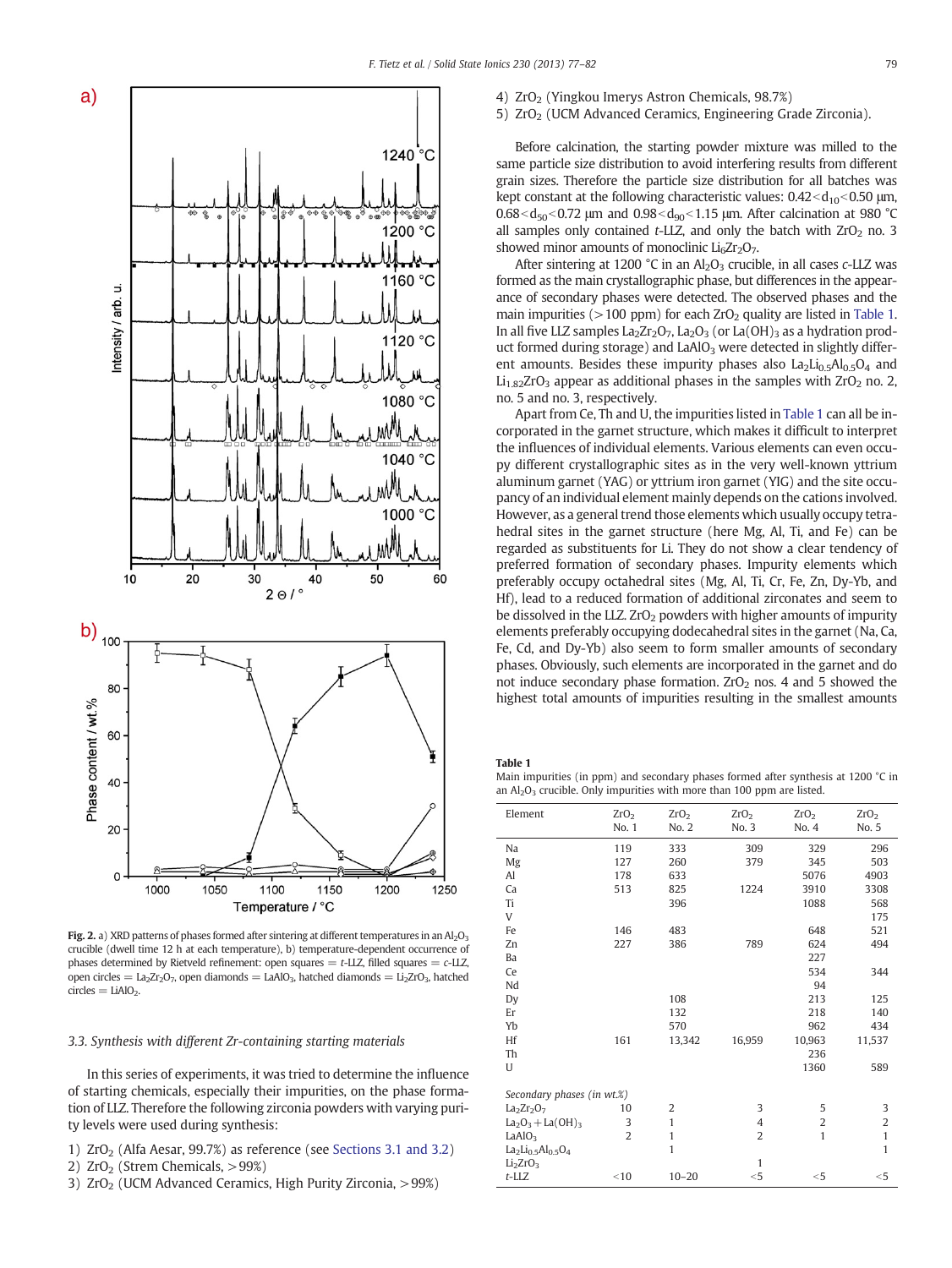<span id="page-3-0"></span>of impurity phases thus indicating that the additional elements contribute to a stabilization of the c-LLZ phase.

## 3.4. Synthesis of single crystals

Fig. 3a shows a 100 μm crystal with a few smaller twin-grown crystals on the rear. As shown here, the crystals can be effectively cleaned in water and no flux material remains on the crystal surfaces. The La:Zr ratio determined by SEM/EDX as well as the crystal habitus revealed that this example is a LLZ garnet crystal. It is definitely a t-LLZ crystal, because no alumina was added to the initial powder mixture and the Raman scattering showed splitting of Raman modes (see below). Directly after crystal growth the crystals are covered with an approx. 2 μm layer of



 $10 \mu m$ 



Fig. 3. a) SEM image of a crystalline t-LLZ monolith of some tens of μm. b) Fractured crystal with crystal surface before cleaning in water (left-hand side: secondary electron image, right-hand side: back-scattering electron image).

the flux (Fig. 3b). In order to identify the elements, the right-hand side of Fig. 3b is shown as a back-scattering image. Here the light gray pyramidal particles mainly contain La and Zr whereas the black areas in between are composed of non-scattering Li. This image gives an insight into the growth mechanism of the crystals. As such surface coverage can also be observed during synthesis of polycrystalline samples due to the excess LiOH or  $Li<sub>2</sub>CO<sub>3</sub>$  in the powder mixture, this raises questions about the reliability of conductivity measurements on such samples. It is likely that the thick "grain boundaries" contribute significantly to the conductivity. In a preliminary test, a washed powder showed a lower conductivity than an as-prepared powder after pelletizing and sintering of both specimens.

So far no cubic single crystals have been found in the fluxes although the necessary requirements (Al content and similar synthesis temperature as for polycrystalline materials) were adopted. Further experiments are necessary to better understand the reasons for the discrepancy in product formation during preparation of polycrystalline and singlecrystal samples.

#### 3.5. Raman spectroscopy

Unpolarized micro-Raman spectra obtained in backscattering geometry from polycrystalline pellets of t-LLZ after calcination at 1100 °C in a Pt crucible, and of  $c$ -LLZ sintered at 1200 °C in an  $Al_2O_3$  crucible are plotted in Fig. 4. The figure clearly evidences the overall similarity between the spectra of the two different crystal structures, which are characterized by the same sort of atomic/ionic local environment, and, therefore, the vibrational frequencies must be practically the same. However, the Raman spectrum of t-LLZ presents a higher number of spectral features (peaks or bands) than that of the cubic phase, due to either the more distorted arrangement of  $Li<sup>+</sup>$  ions [\[7\]](#page-5-0) or the lower symmetry of the tetragonal garnet-related structure. As for the observed general broadening of the Raman bands of c-LLZ, especially in the low-wave number region, a not-negligible contribution should be related to either static or dynamic disorder of highly mobile Li $^+$ -ions migrating along the isotropic pathways connecting the different



Fig. 4. Unpolarized micro-Raman spectra obtained in backscattering geometry from polycrystalline pellets of t-LLZ, after calcination at 1100 °C in a Pt crucible, and of c-LLZ, sintered at  $1200 °C$  in an  $Al<sub>2</sub>O<sub>3</sub>$  crucible.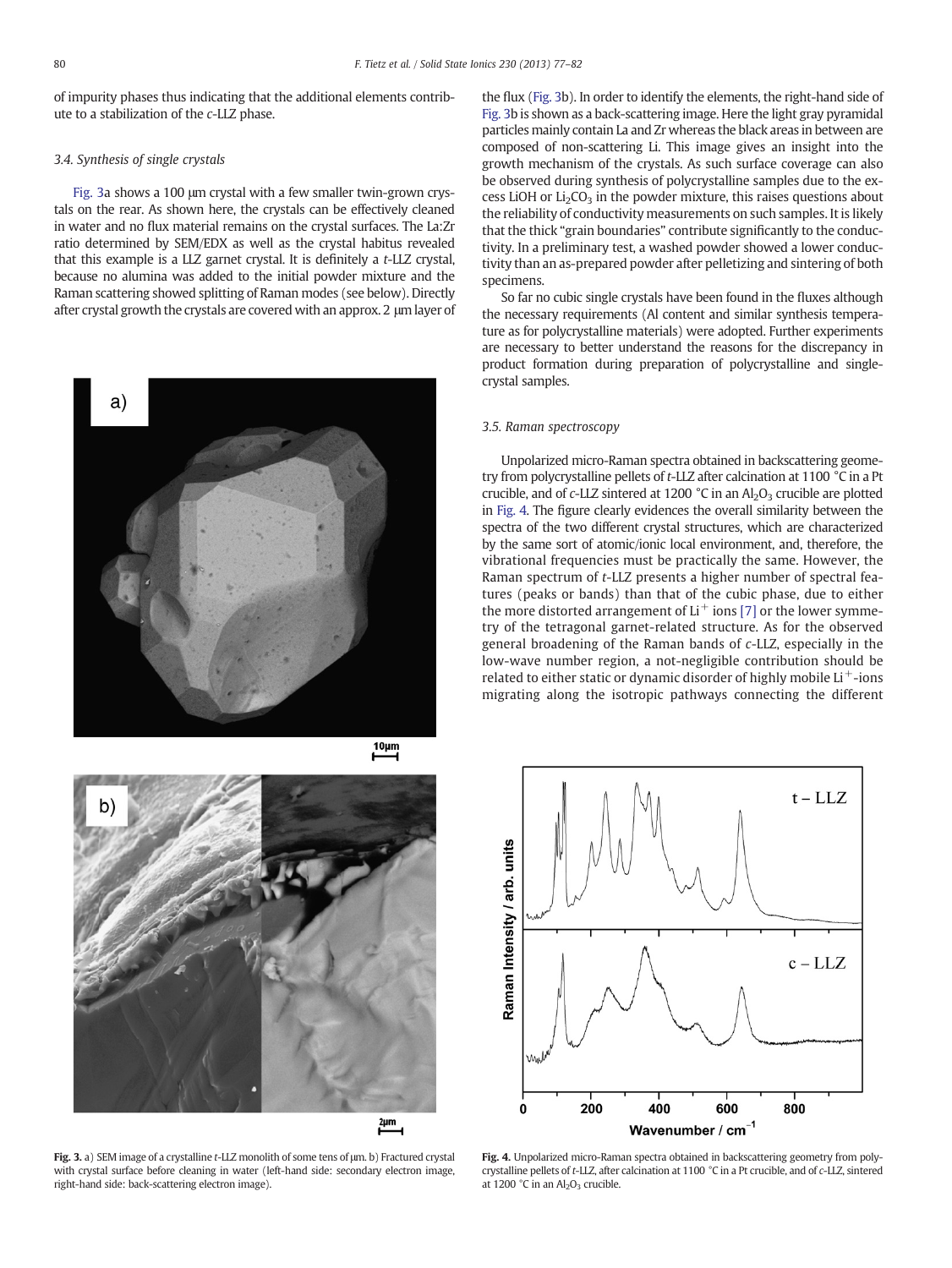allowed sites within this structure. In spite of the different number of spectral features shown by the t-LLZ and c-LLZ structures, their Raman spectra can be divided into three regions, as is usually done for silicate garnets [\[9,10\]](#page-5-0), i.e.: a low-energy region below about 300 cm−<sup>1</sup> , an intermediate-energy region between 300 and 550 cm $^{-1}$ , and a high-energy region above 550 cm $^{-1}$ . The high frequency region shows the vibrational stretching modes of  $ZrO<sub>6</sub>$ octahedral units, while the intermediate region mainly consists of vibrational bending modes of the octahedral units, and, finally, the low-frequency region contains translational modes of mobile cations. In particular, the intermediate-energy region of c-LLZ exhibits some broad, partly overlapping bands associated to degenerate Raman modes, which turn out partly splitted in t-LLZ phase, due to its lower symmetry, thus originating a higher number of observed peaks. Similar behavior is observed for the two bands in the lowenergy region just above 100  $\rm cm^{-1}$ , where the two narrow bands of c-LLZ peaking at about 107 cm<sup>-1</sup> and 121 cm<sup>-1</sup> split, in turn, into two very sharp component lines peaking at about 100 and 108  $\text{cm}^{-1}$ , and 121 and 127 cm−<sup>1</sup> , respectively. However, no reliable symmetry assignment can be attempted on the basis of the spectra obtained from either ceramic pellet with tetragonal or cubic crystal structure, due to the random orientation of their micro-domains.

In order to derive the symmetry assignment of the Raman active modes of garnet-type LLZ, a careful and detailed polarization analysis of its Raman spectrum should be carried out from a single-crystal. For this purpose polarized micro-Raman spectra from the main, apparently flat region of the t-LLZ crystalline monolith, shown in [Fig. 3](#page-3-0)a, were recorded either in the backscattering geometry or at the 90° scattering



Fig. 5. Typical micro-Raman spectra recorded under different polarizations from a t-LLZ micro-crystal in both 180° and 90° scattering geometries. Polarization labels refer to the laboratory frame axes XYZ (with  $Z'=-Z$ ).

angle by using a micro-manipulator to orient the crystal under the microscope objective, used for the collection of scattered radiation, and the experimental data, obtained under three different polarizations, are plotted in Fig. 5. According to Scott and Porto [\[11\]](#page-5-0), in a typical experiment in 90° scattering geometry the incident laser beam travels along a crystallographic axis, the polarization of the incident light is coincident with a second axis and the scattered radiation is collected along the third. Therefore, in terms of XYZ axes of the laboratory frame, parallel polarization is X(YY)Z, while crossed polarization is referred to as X(YX)Z.

We recently adopted this approach, by combining a proper scattering geometry with an accurate orientation of the single crystal, to carry out a very thorough study of the vibrational dynamics of orthophosphate single crystals with zircon structure (space group:  $14<sub>1</sub>/amd$ ), which allowed the selection of all 12 independent components of the Raman tensor of this tetragonal structure, in complete agreement with the group theoretical prediction for this tetragonal structure [\[12\]](#page-5-0).

In the past, the same procedure has been extensively exploited to study the vibrational spectra of garnet single crystals of different compositions and sizes, with defined crystallographic orientation [\[9,10,13,14\].](#page-5-0) In fact, in the case of garnet with cubic symmetry (space group: Ia–3d), group theory predicts the occurrence of twenty five Raman active modes, i.e.  $3A_{1g}+8E_{g}+14T_{2g}$ . [\[15\].](#page-5-0) For measurements in the standard 90° scattering geometry, if the crystal is properly oriented according to its crystallographic axes,  $A_{1g}$  and  $E_g$  modes of the garnets are found to be polarized parallel to the laser polarization (parallel polarization or  $X(YY)Z$  in the laboratory frame) while the  $T_{2g}$  modes are polarized perpendicular to the laser polarization (crossed polarization or X(YX)Z in the laboratory frame).

However, in the case of a small single micro-crystal, as it is here for the t-LLZ crystal, an accurate study of its vibrational dynamics requires a micro-manipulator to preliminarily orient the sample so that its crystallographic axes properly match the polarization direction of the incident laser beam. So, for instance, by means of this integrated approach it has been recently possible to carry out from a single micro-crystalline domain of a natural anatase  $TiO<sub>2</sub>$  crystal a full polarization analysis of its Raman spectrum, and to definitely resolve the vibrational dynamics of this  $TiO<sub>2</sub>$  crystal structure. In fact, exploiting the anisotropy of this crystalline structure, a nearly perfect alignment of its crystallographic axes with the laboratory axes was achieved during the Raman measurements and, therefore, an accurate selection of all the independent components of its polarizability tensor was obtained. In this way, two nearly degenerate Raman modes of the anatase  $TiO<sub>2</sub>$  [\[16\]](#page-5-0) were properly resolved and definitively assigned in symmetry.

Unfortunately, in the case considered here, the orientation of the t-LLZ micro-crystal was not straightforwardly achievable, so that it was not possible to observe the Raman spectra of pure symmetry. In spite of this, by exploiting some different polarization settings in the laboratory frame, we were able to satisfactorily contrast most of the expected Raman modes of  $A_{1g}$ , E<sub>g</sub> or T<sub>2g</sub> symmetry for the tetragonal phase of LLZ (space group  $I4_1/a$ cd,  $Z=8$ ). Fig. 5 shows the typical micro-Raman spectra observed under three different polarization settings. The bottom panel of Fig. 5 shows the parallel polarized X(YY)Z spectrum obtained in 90° scattering geometry from the t-LLZ micro-crystal, preliminarily oriented by means of the micro-manipulator so that an edge is perfectly aligned with the laser polarization direction. The middle panel of the same figure displays the parallel polarized Z′(XX)Z spectrum obtained in 180° scattering geometry from the same single crystal, after a 45° rotation around the axis Z, perpendicular to its main face, as shown in the inset of the same panel. Finally the top panel shows the spectrum obtained in the same scattering geometry under crossed Z′(XY)Z polarization. The wavenumbers of all the Raman modes observed from the t-LLZ crystalline monolith are listed in [Table 2](#page-5-0), together with those observed on c-LLZ pellets. A tentative symmetry assignment for most of the t-LLZ Raman modes is also reported in the first column of this table.